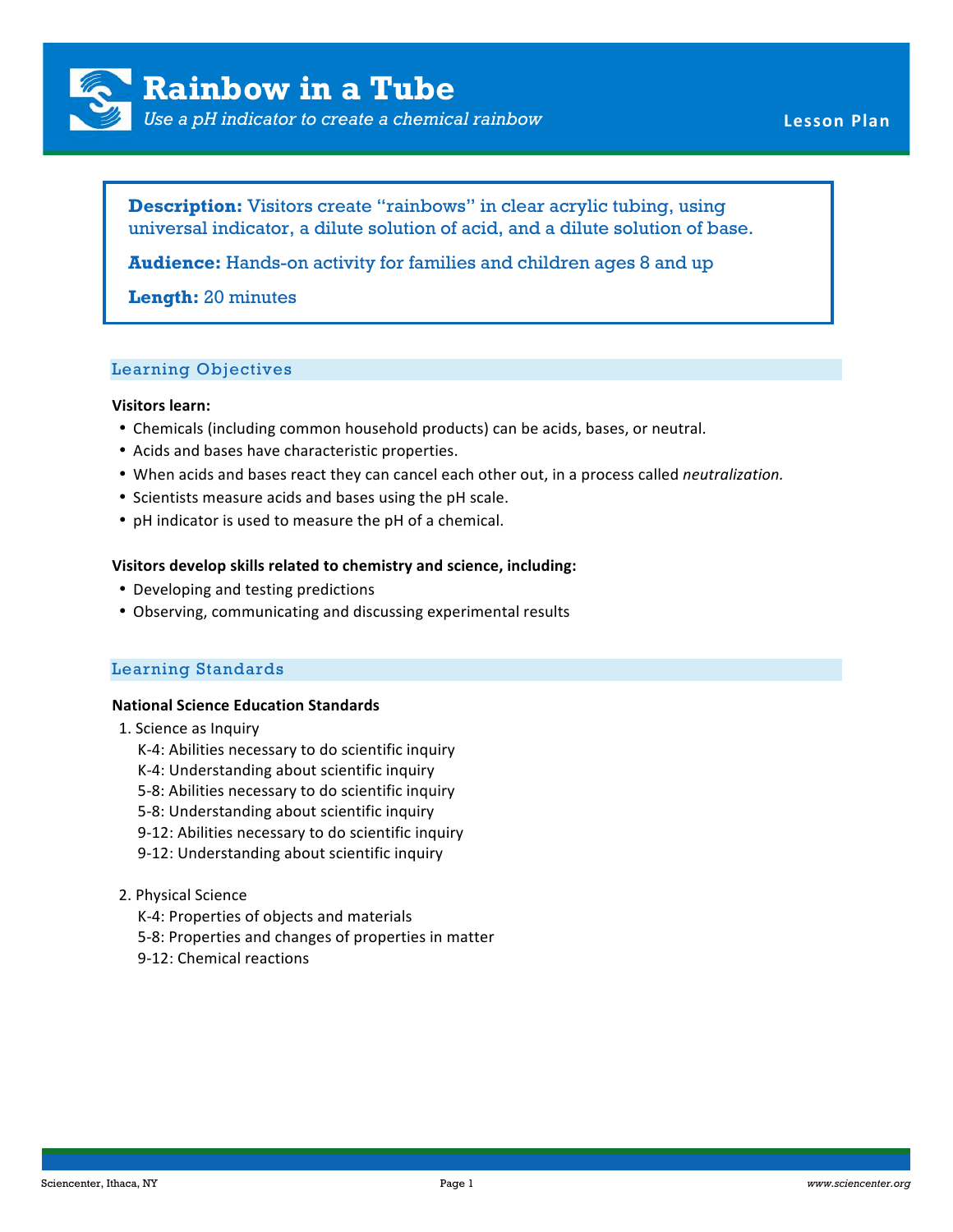## Background Information

When most people hear the word "acid," they think of something very dangerous that can dissolve metal and burn skin. In fact, many acids are not dangerous at all. Some are even found in the foods we eat! Any food that tastes sour is acidic. For example, vinegar in salad dressing is acetic acid, oranges and lemons contain citric acid, and apples contain malic acid. Vitamin C is an acid, ascorbic acid.

**Bases** are also found in common household products. Bases can be very strong and dangerous, or relatively weak and safe for use around the house. Lye or washing soda are very strong bases. Weaker bases are often used as cleaning products, like household ammonia used to clean windows. We don't find many bases in our foods because they taste bitter—think about the taste of soap!

Chemists use a scale known as the **pH scale** to indicate the amount of acid or base present in a solution. The pH scale goes from 1-14. Neutral substances have a pH of 7. A pH less than 7 is an acid, with lower numbers indicating stronger acids. A pH greater than 7 is a base, with higher numbers indicating stronger bases.

|      |  |  |         |  |  |      |  |  | 1 2 3 4 5 6 7 8 9 10 11 12 13 14 |  |  |
|------|--|--|---------|--|--|------|--|--|----------------------------------|--|--|
| acid |  |  | meutral |  |  | base |  |  |                                  |  |  |

**A** universal indicator (such as Bogen's universal indicator) identifies pH by turning a rainbow of colors:

- **Red** (acids of  $pH \sim 2-4$ )
- **Orange** (acids of pH ~5)
- $\cdot$  Green (pH  $\sim$ 6-7)
- $\cdot$  **Blue** (pH  $\sim$ 9)
- **Purple** (pH ~10 and up)

If an acid and base are mixed in equal amounts they react together to make a salt and water.



In the first part of this activity, the educator creates a "rainbow in a tube," to demonstrate how acids and bases come in a range of strengths, how they can neutralize each other. Next, visitors create their own rainbow tubes, using a universal indicator, a dilute solution of acid, and a dilute solution of base. Finally, visitors can continue to mix acids and bases to try and get each pH level (indicated by a different color).

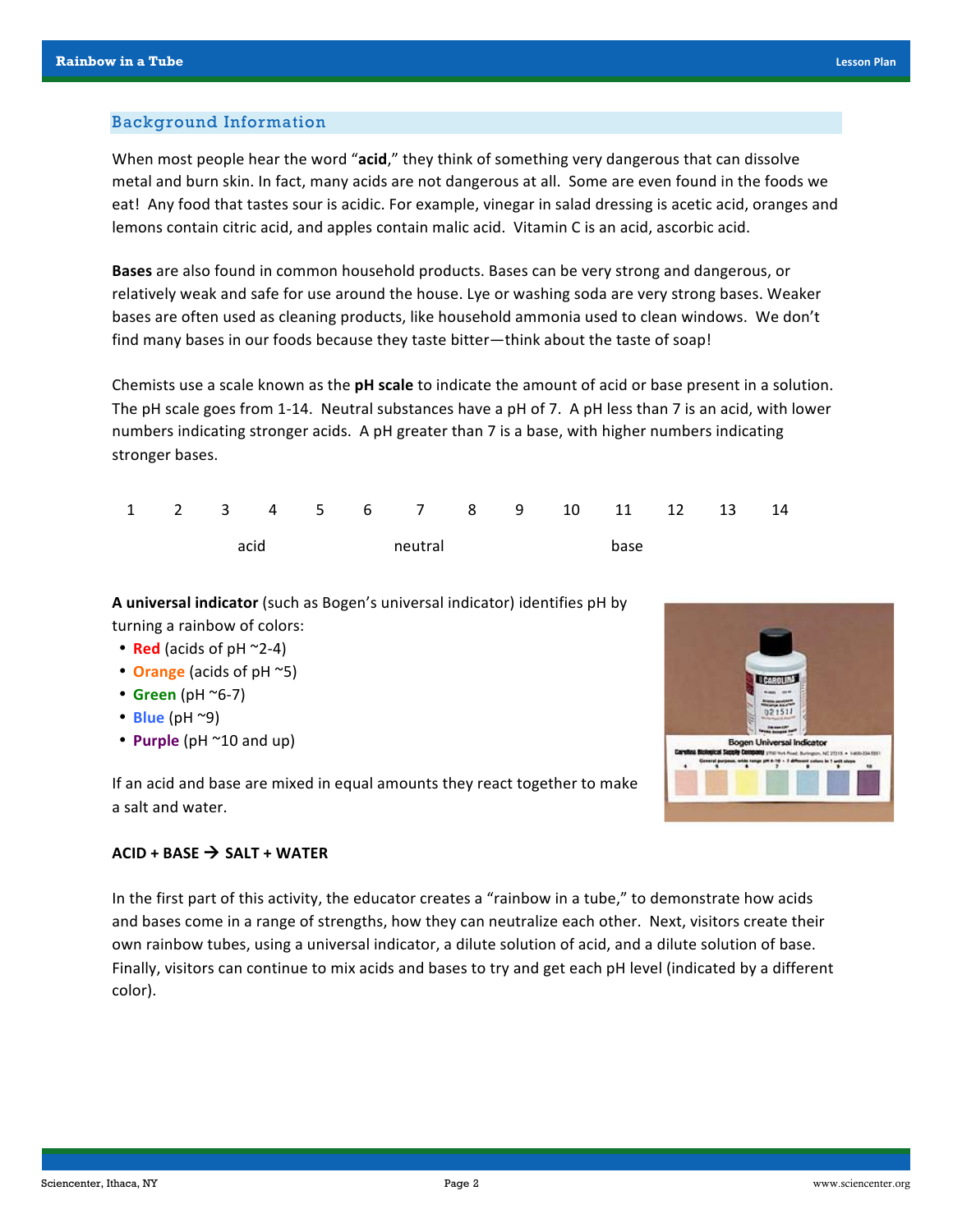## Materials

#### For each pair of visitors (hands-on activity with small tubes)

- Small tube with rubber stoppers (1 per person/pair)
- Funnel that fits into the small tube (1 per person/pair)
- Set of two small, labeled dropper bottles, one with an acid and one with a base
- Beaker of Bogen's universal pH indicator solution (25 ml per person/pair)
- Optional: Tray (to contain spills)
- Paper towels (to clean up spills)

### For the presenter (demonstration with large tube)

- Large tube with rubber stoppers
- Large bottle (~500 ml) of Bogen's universal pH indicator solution
- Similar large bottle of water
- Set of two small, labeled dropper bottles, one with an acid and one with a base
- Funnel that fits into the large tube (optional)
- Chart showing pH scale and colors of Bogen's universal indicator (optional)

### **Sources**

- Bogen's universal indicator, sodium hydroxide, and hydrochloric acid solution are available from scientific suppliers, including Flinn Scientific (www.flinnsci.com).
- Safety supplies (glass and gloves) are available from Flinn or other scientific suppliers.
- Polycarbonate tubes and stoppers are available from hardware and building supply stores.
	- o The small tubes that visitors use should be 5/8-inch exterior diameter (OD) and 1/2-inch interior diameter (ID). They should each be 12 inches long.
	- o The large, demonstration tube should be 1-inch exterior diameter (OD). It should be 3 feet long.

## Notes to the Presenter

Labeled dropping bottles are easy for visitors to use and minimize spills.

CAUTION: Always supervise visitors during this activity. Be sure visitors wear safety glasses and don't let them taste any chemicals.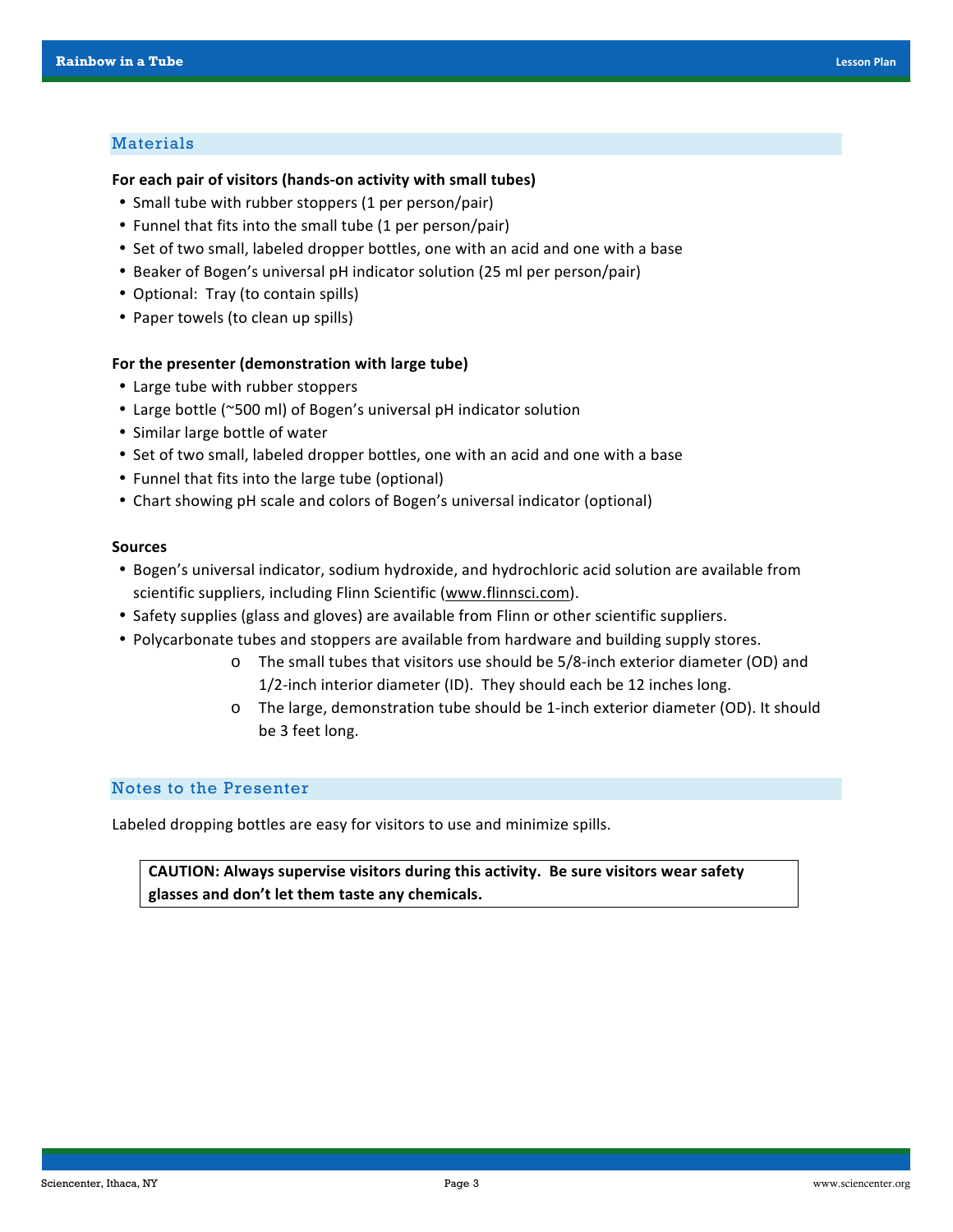## Set Up

**Set up takes approximately 30 minutes.** (Set up will take longer the very first time you do the activity.)

Prepare chemicals for hands-on activity:

- Prepare the acid solution by adding 8.5 mL of HCl to 1000 mL of water.
- Prepare the base solution be adding 4 grams of NaOH to 1000 mL of water.
- Pour each solution into a labeled dropper bottle for each pair of visitors.

Prepare chemicals for the demonstration:

- Prepare the acid solution by adding 85 mL of HCl to 1000 mL of water.
- Prepare the base solution be adding 40 grams of NaOH to 1000 mL of water.
- Pour each solution into a labeled dropper bottle for each pair of visitors.

Note that the hands-on activity and demonstration require chemicals of different concentrations! Be sure you label them clearly and keep them separate.

## Program Delivery

*Welcome visitors. Explain that they will be working in pairs or groups of three, and divide them among* the workstations. Explain to parents that this is a family activity, and they should work with their *children.*

In today's program, we're going to make a liquid rainbow, inside this tube! We're going to do it using acids and bases.

Do you know what acids and bases are? Can you name any examples? Responses will vary.

Lots of people think of acids as being super strong chemicals that can burn through your skin. But there are lots of weak acids, too. Acids come in a range of pHs, meaning a range of strengths.

You even eat some acids! Acids taste sour. *Name or reiterate acids in foods: citric acid in lemons, acetic/acid/in/vinegar,/malic/acid/in/apples.*

What about bases? Bases are the opposite of acids. We don't eat bases, because they taste soapy or bitter. Bases can be harmless or dangerous, too—like acids, they come in a range of pHs.

**Can anyone name any common bases?** Name or reiterate bases found around the house: baking soda, *washing soda, ammonia, lye soap.* 

Chemists use something called the pH scale to measure whether a chemical is an acid or a base, and how strong it is.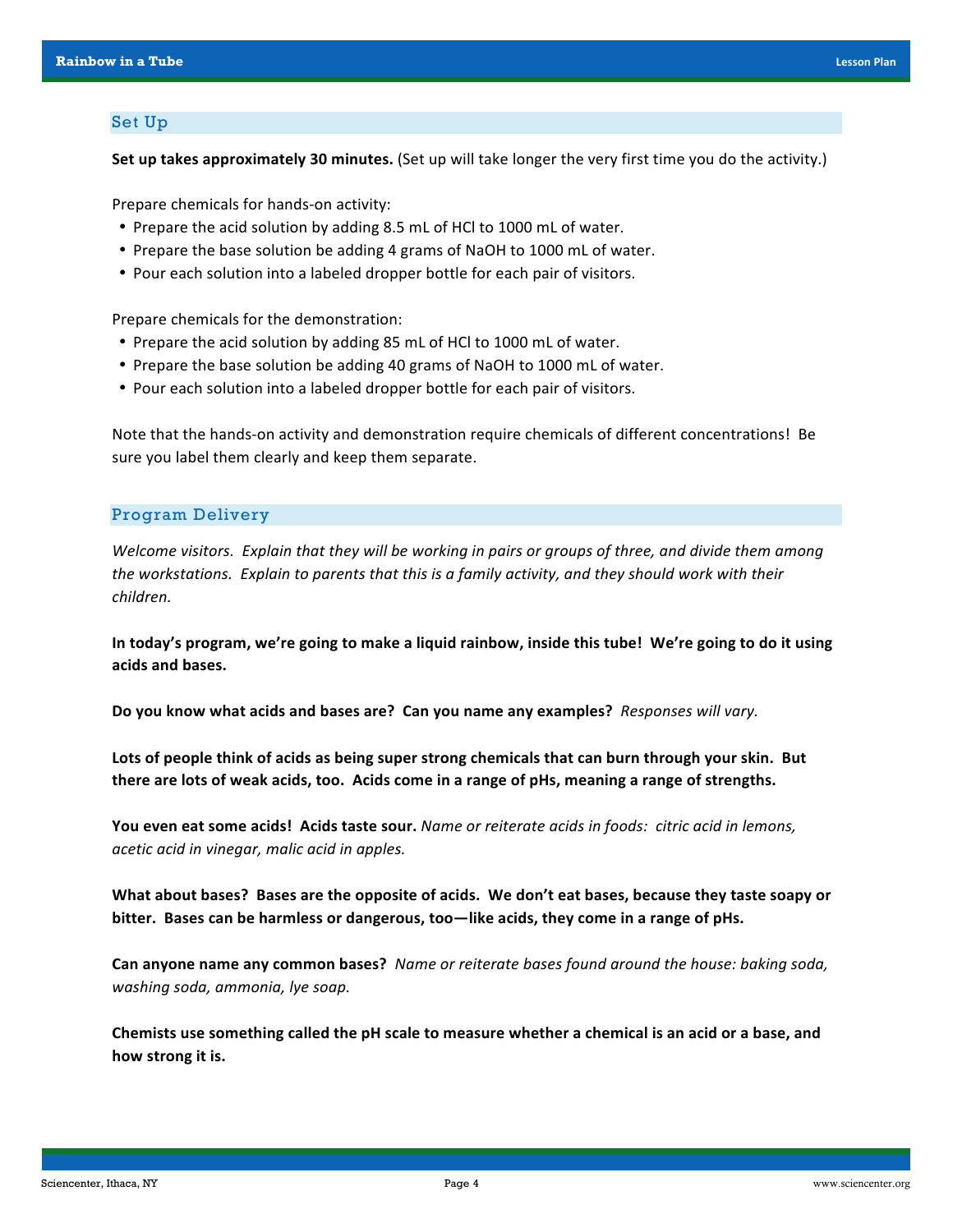The pH scale goes from a strong acid at one end (1) to a strong base at the other end (14). In the middle are weaker acids, things that are neutral (meaning they're not acids or bases), and weaker bases. On a pH scale, 7 is neutral. Anything less than 7 is an acid, and anything greater than 7 is a base.

Let's say we had a chemical, like the stuff in this bottle. *Hold up bottle of water.* 

How would you figure out what pH this is? Would you want to taste it to see if it's bitter or sour? No! Here's what you could do: You could use something called an *indicator*. An indicator is a chemical that turns different colors if it's in an acid or a base. I have a kind of indicator called a *universal indicator.*

This indicator turns green when it's in something neutral, like water. Hold up bottle of Bogen's *indicator.*

It turns all the colors of a rainbow, a different color for different pHs. We're going to use it to make our liquid rainbows.

Let's see what color the indicator turns when we add acids and bases. I'm going to use my large tube for this, so you can see well. *Describe what you are doing as you go through the following demonstration procedure.* 

### **Demonstration procedure (large tube)**

- 1. Tightly stopper one end of the tube.
- 2. Hold the tube vertically, with the stoppered end at the bottom and the open end at the top.
- 3. Fill the tube with the universal indicator solution. Leave about 6 inches of space at the top.
- 4. Add 10 drops of dilute acid to the tube. The indicator solution at the top of the tube should turn red.
- 5. Tightly stopper the tube.
- 6. Turn it over, spinning the tube so the end that was down before is now up. The air bubble will travel through the tube, mixing the red with the green and creating orange and yellow.
- 7. Remove the second stopper, which is now at the top of the tube.
- 8. Add 10 drops of base to the tube. The green indicator solution at the top of the tube will turn dark purple.
- 9. Tightly stopper the tube.
- 10. Turn the tube over again. The air bubble will travel through the tube, mixing the purple with the green to create blues.

We made a rainbow! How did we do it? First we added an acid, and we got what color? Red!

When I turned the tube over, what colors did we get? *Orange and yellow.* 

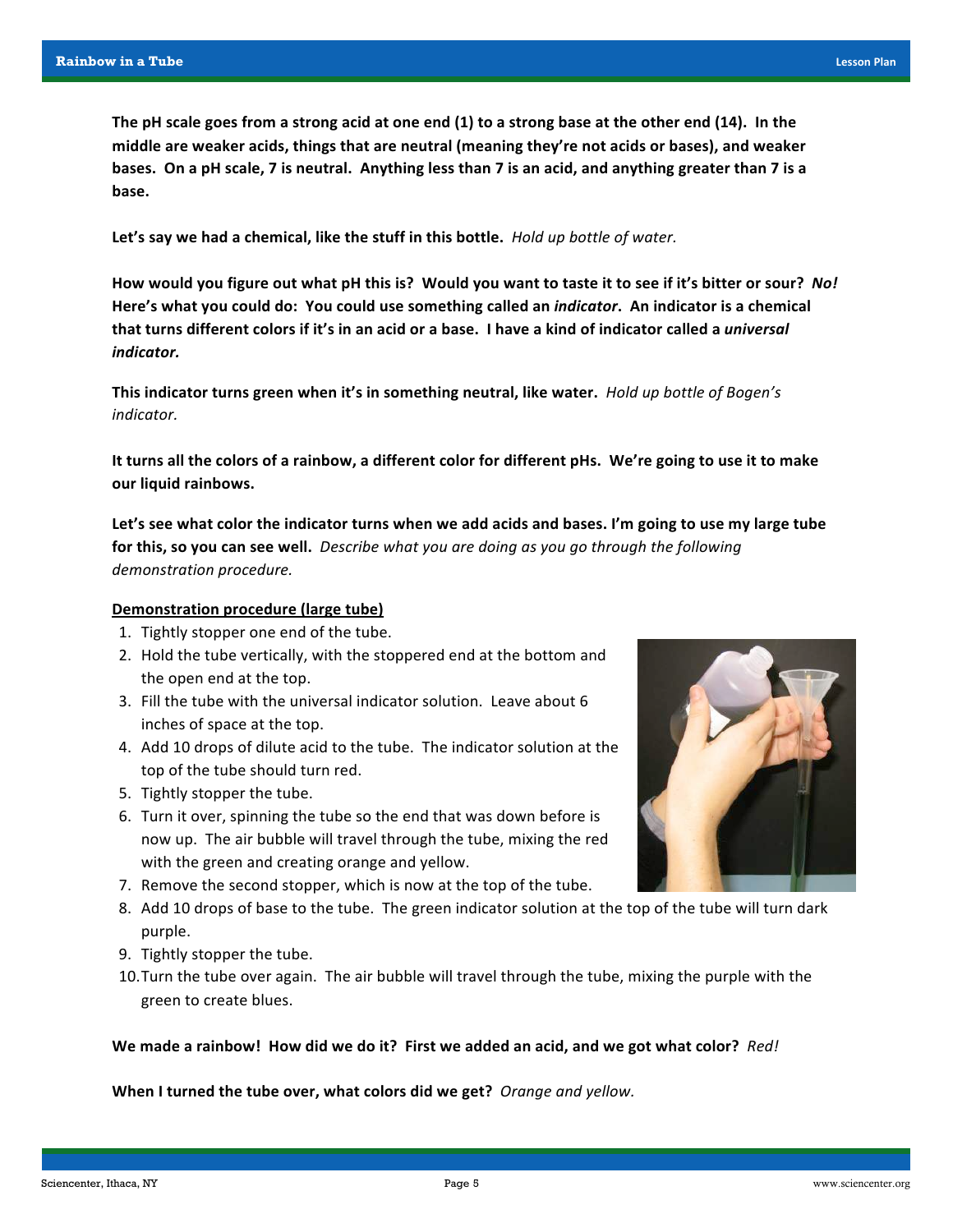How did we get those colors? *The air bubble mixed the acid with the water, making weaker acids* toward the middle of the tube. The indicator turned a different color where the acids were weaker.

When I added the base, what color did we get? Purple.

When I turned the tube over the second time, what colors did we get? *Blues.* 

**Why?** The air bubble mixed the base with the water, making weaker bases toward the middle of the *tube.* The indicator turned a different color where the bases were weaker.

What will happen if the tube is turned over again? Will it all turn red? Will it all turn purple? Will it all turn green? Should we try and find out? *Try it again.* 

The rainbow colors remain even after the tube is turned over several times because the liquid flows around the air bubble and the acid and base ends of the tube do not mix very well. It is very difficult to mix things in a long tube, but after turning it over many, many times, acid and base would use each other up and the entire tube would be green.

Now, would you like to make your own mini rainbow tubes? I'll show you how, and then you can try **it yourself.** Demonstrate the following procedure.

## **Demonstration procedure (small tubes)**

- 1. Tightly stopper one end of the tube.
- 2. Hold the tube vertically, with the stoppered end at the bottom and the open end at the top.
- 3. Fill the tube with the universal indicator solution. Make sure you use the funnel, and hold your tube over the tray. Leave 2-3 inches of space at the top.
- 4. Add 5 drops of dilute acid to the tube. The indicator solution should turn red.
- 5. Tightly stopper the tube.
- 6. Turn it over, spinning the tube so the end that was down before is now up. The air bubble will travel through the tube, mixing the red with the green and creating orange and yellow.
- 7. Remove the second stopper, which is now at the top of the tube.
- 8. Add 5 drops of base to the tube. The green indicator solution will turn dark purple.
- 9. Tightly stopper the tube.
- 10. Turn the tube over again. The air bubble will travel through the tube, mixing the purple with the green to create blues.

*Circulate and help any visitors who need assistance. After visitors have made a rainbow, they might like additional challenges. Can they make a double rainbow? Can they turn the entire tube green again using the chemicals?*